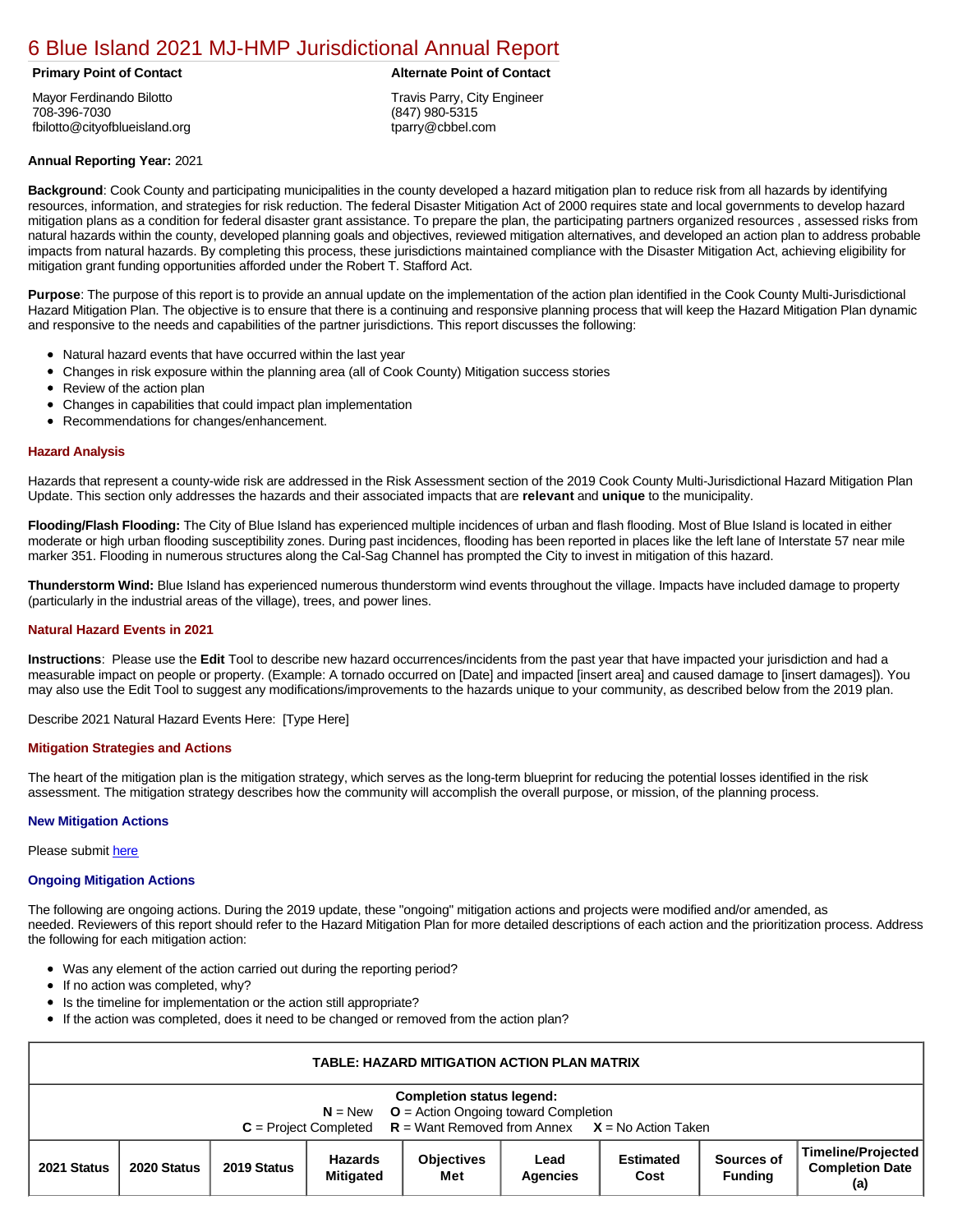| Action B9.1—SCADA (supervisory control and data acquisition) system upgrades and installation of new water meters.                      |                                                                                   |                                                            |                          |                             |                                                      |                        |                                                                          |                                                                                                                                                           |  |  |
|-----------------------------------------------------------------------------------------------------------------------------------------|-----------------------------------------------------------------------------------|------------------------------------------------------------|--------------------------|-----------------------------|------------------------------------------------------|------------------------|--------------------------------------------------------------------------|-----------------------------------------------------------------------------------------------------------------------------------------------------------|--|--|
| <b>Status Description:</b>                                                                                                              |                                                                                   |                                                            |                          |                             |                                                      |                        |                                                                          |                                                                                                                                                           |  |  |
| Ongoing                                                                                                                                 | Ongoing                                                                           | Ongoing                                                    | Drought                  | 1, 2, 4, 7, 9               | Water<br>Department,<br>Public Works                 | \$4,000,000;<br>Medium | Local, CDBG                                                              | Short-term                                                                                                                                                |  |  |
|                                                                                                                                         | Action B9.2—Construction of new pump station, reservoirs, values and water mains. |                                                            |                          |                             |                                                      |                        |                                                                          |                                                                                                                                                           |  |  |
| <b>Status Description:</b>                                                                                                              |                                                                                   |                                                            |                          |                             |                                                      |                        |                                                                          |                                                                                                                                                           |  |  |
| Ongoing                                                                                                                                 | Ongoing                                                                           | Ongoing                                                    | Drought, Flood           | 1, 2, 4, 7, 9               | Water<br>Department,<br>Public Works                 | \$40,000,000;<br>High  | Local, CDBG,<br>EPA                                                      | Long-term                                                                                                                                                 |  |  |
|                                                                                                                                         |                                                                                   | Action B9.3-HTH Inspections for seismic integrity.         |                          |                             |                                                      |                        |                                                                          |                                                                                                                                                           |  |  |
| <b>Status Description:</b>                                                                                                              |                                                                                   |                                                            |                          |                             |                                                      |                        |                                                                          |                                                                                                                                                           |  |  |
|                                                                                                                                         | $\blacksquare$                                                                    | Removed                                                    | Earthquake               | 1, 2, 6                     | Local                                                | \$100,000;<br>Medium   | Local                                                                    | Removed                                                                                                                                                   |  |  |
|                                                                                                                                         |                                                                                   |                                                            |                          |                             |                                                      |                        |                                                                          | Action B9.4-Where appropriate, support retrofitting, purchase, or relocation of structures in hazard-prone areas to prevent future structure damage. Give |  |  |
| <b>Status Description:</b>                                                                                                              |                                                                                   | priority to properties with exposure to repetitive losses. |                          |                             |                                                      |                        |                                                                          |                                                                                                                                                           |  |  |
| Ongoing                                                                                                                                 | Ongoing                                                                           | Ongoing                                                    | All                      | 1, 2, 4, 7, 9               | Water<br>Department,<br>Public Works,<br>Engineering | High                   | Local, FEMA<br>Hazard<br>Mitigation<br>Grants                            | Long-term                                                                                                                                                 |  |  |
|                                                                                                                                         |                                                                                   | Action B9.5-Comprehensive study of drought vulnerability.  |                          |                             |                                                      |                        |                                                                          |                                                                                                                                                           |  |  |
| <b>Status Description:</b>                                                                                                              |                                                                                   |                                                            |                          |                             |                                                      |                        |                                                                          |                                                                                                                                                           |  |  |
| Ongoing                                                                                                                                 | Ongoing                                                                           | Ongoing                                                    | Drought                  | 3, 4, 6, 8                  | Water<br>Department,<br>Public Works,<br>Engineering | \$45,000;<br>Medium    | Local                                                                    | Short-term                                                                                                                                                |  |  |
|                                                                                                                                         |                                                                                   | Action B9.6-GIS mapping of critical infrastructure.        |                          |                             |                                                      |                        |                                                                          |                                                                                                                                                           |  |  |
| <b>Status Description:</b>                                                                                                              |                                                                                   |                                                            |                          |                             |                                                      |                        |                                                                          |                                                                                                                                                           |  |  |
|                                                                                                                                         | $\overline{a}$                                                                    | Completed                                                  | All                      | 3, 4, 5, 6, 7, 9,<br>10, 12 | Planning<br>Engineering                              | Medium                 | Local, CDBG                                                              | Completed                                                                                                                                                 |  |  |
|                                                                                                                                         | Action B9.7-Flood impact study.                                                   |                                                            |                          |                             |                                                      |                        |                                                                          |                                                                                                                                                           |  |  |
| <b>Status Description:</b>                                                                                                              |                                                                                   |                                                            |                          |                             |                                                      |                        |                                                                          |                                                                                                                                                           |  |  |
| Ongoing                                                                                                                                 | Ongoing                                                                           | Ongoing                                                    | Flood                    | 1, 4, 6, 10                 | Engineering                                          | \$90,000;<br>Medium    | MWRD, Flood<br>Prevention<br>Program                                     | Short-term                                                                                                                                                |  |  |
| Action B9.8-Installation of separate storm sewer system to replace current combined-sewer service within the City.                      |                                                                                   |                                                            |                          |                             |                                                      |                        |                                                                          |                                                                                                                                                           |  |  |
| <b>Status Description:</b>                                                                                                              |                                                                                   |                                                            |                          |                             |                                                      |                        |                                                                          |                                                                                                                                                           |  |  |
| Ongoing                                                                                                                                 | Ongoing                                                                           | Ongoing                                                    | Flood, Severe<br>Weather | 1, 2, 9                     | Water<br>Department                                  | \$50,000,000;<br>High  | <b>MWRD Phase</b><br>II. CDBG-DR,<br><b>FEMA</b><br>Mitigation<br>Grants | Long-term                                                                                                                                                 |  |  |
| Action B9.9—Perform a Community Risk Assessment critical facilities and infrastructure.                                                 |                                                                                   |                                                            |                          |                             |                                                      |                        |                                                                          |                                                                                                                                                           |  |  |
| <b>Status Description:</b>                                                                                                              |                                                                                   |                                                            |                          |                             |                                                      |                        |                                                                          |                                                                                                                                                           |  |  |
| Ongoing                                                                                                                                 | Ongoing                                                                           | Ongoing                                                    | All                      | 3, 4, 5, 6, 8, 10,<br>11    | Planning,<br>Engineering                             | \$50,000               | Local, DHSEM                                                             | Short-term                                                                                                                                                |  |  |
| Action B9.10-Update the City's flood damage prevention ordinance. Consider adoption of IDNR model ordinance for the Cook County region. |                                                                                   |                                                            |                          |                             |                                                      |                        |                                                                          |                                                                                                                                                           |  |  |
| <b>Status Description:</b>                                                                                                              |                                                                                   |                                                            |                          |                             |                                                      |                        |                                                                          |                                                                                                                                                           |  |  |
| Ongoing                                                                                                                                 | Ongoing                                                                           | Ongoing                                                    | Flood                    | 2, 3, 10, 13                | Building and<br>Planning                             | Low                    | Local                                                                    | Short-term                                                                                                                                                |  |  |
| Action B9.11-Continue to support the countywide actions identified in this plan.                                                        |                                                                                   |                                                            |                          |                             |                                                      |                        |                                                                          |                                                                                                                                                           |  |  |
| <b>Status Description:</b>                                                                                                              |                                                                                   |                                                            |                          |                             |                                                      |                        |                                                                          |                                                                                                                                                           |  |  |
| $\overline{\phantom{a}}$                                                                                                                | $\overline{\phantom{m}}$                                                          | Completed                                                  | All                      | All                         | City of Blue<br>Island                               | Low                    | General Fund                                                             | Completed                                                                                                                                                 |  |  |
| Action B9.12-Actively participate in the plan maintenance strategy identified in this plan.                                             |                                                                                   |                                                            |                          |                             |                                                      |                        |                                                                          |                                                                                                                                                           |  |  |